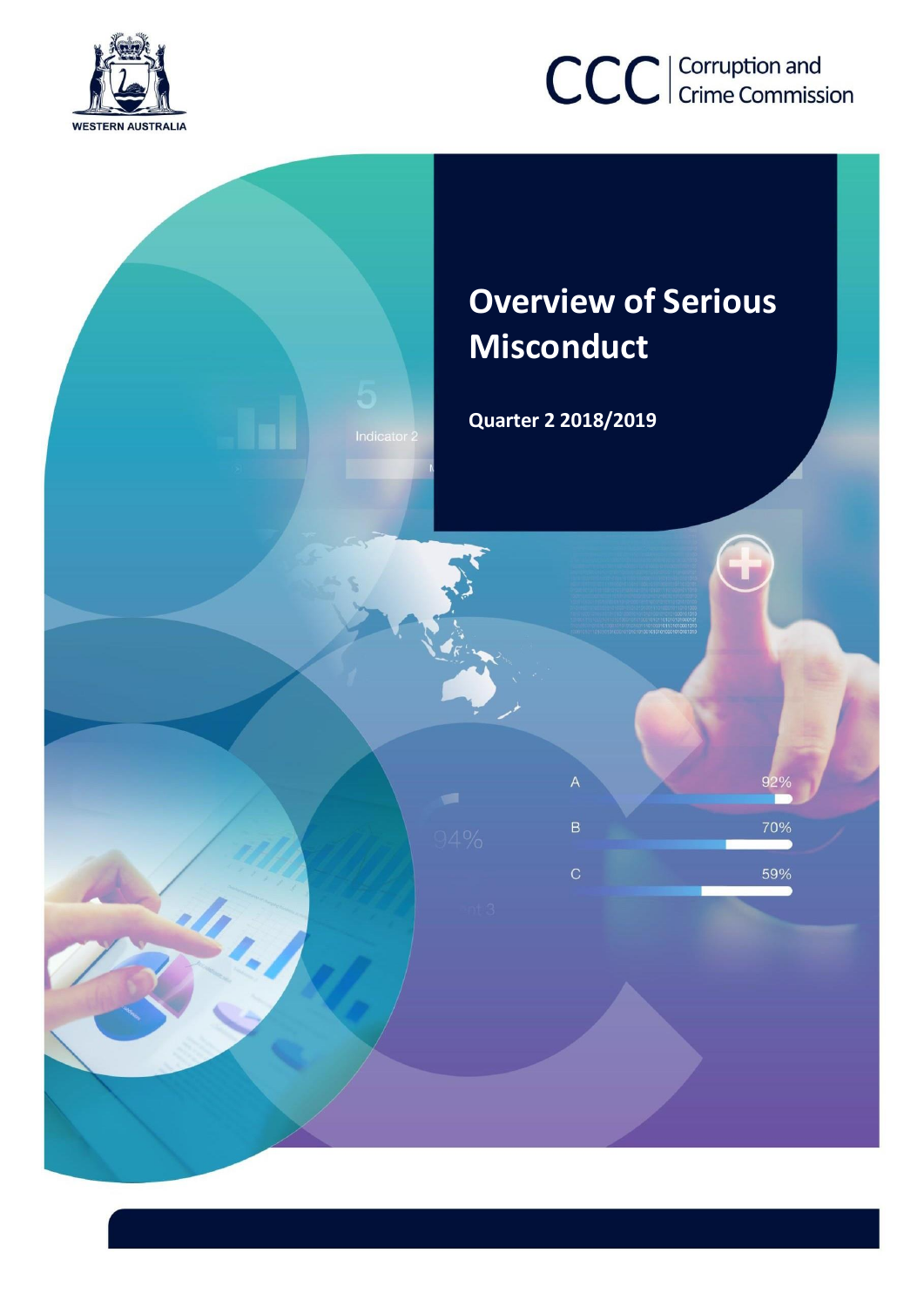

# **QUARTER 2 2018/2019 AT A GLANCE**

## **WA POLICE FORCE (WAPF)**

#### **Allegation Categories**

| Neglect of Duty<br>146 allegations                                |
|-------------------------------------------------------------------|
| <b>Unprofessional Conduct</b><br>128 allegations                  |
| Assault - Physical/Excessive Use of Force<br>62 allegations       |
| Breach of Code of Conduct / Policy / Procedures<br>54 allegations |
| Unlawful Use of a Computer<br>43 allegations                      |
| All Other Allegations                                             |



#### **PUBLIC SECTOR (minus WAPF)**

**153 allegations** 

#### **Allegation Categories**

Using Position for Benefit / Detriment **96 allegations** Corrupt Conduct **69 allegations** Assault - Physical / Excessive Use of Force **56 allegations** Fraud / Falsification / Fabrication **56 allegations** Unlawful Use of Computer **41 allegations** Neglect of Duty **41 allegations** All Other Allegations **149 allegations** 



#### **Contact the Corruption and Crime Commission**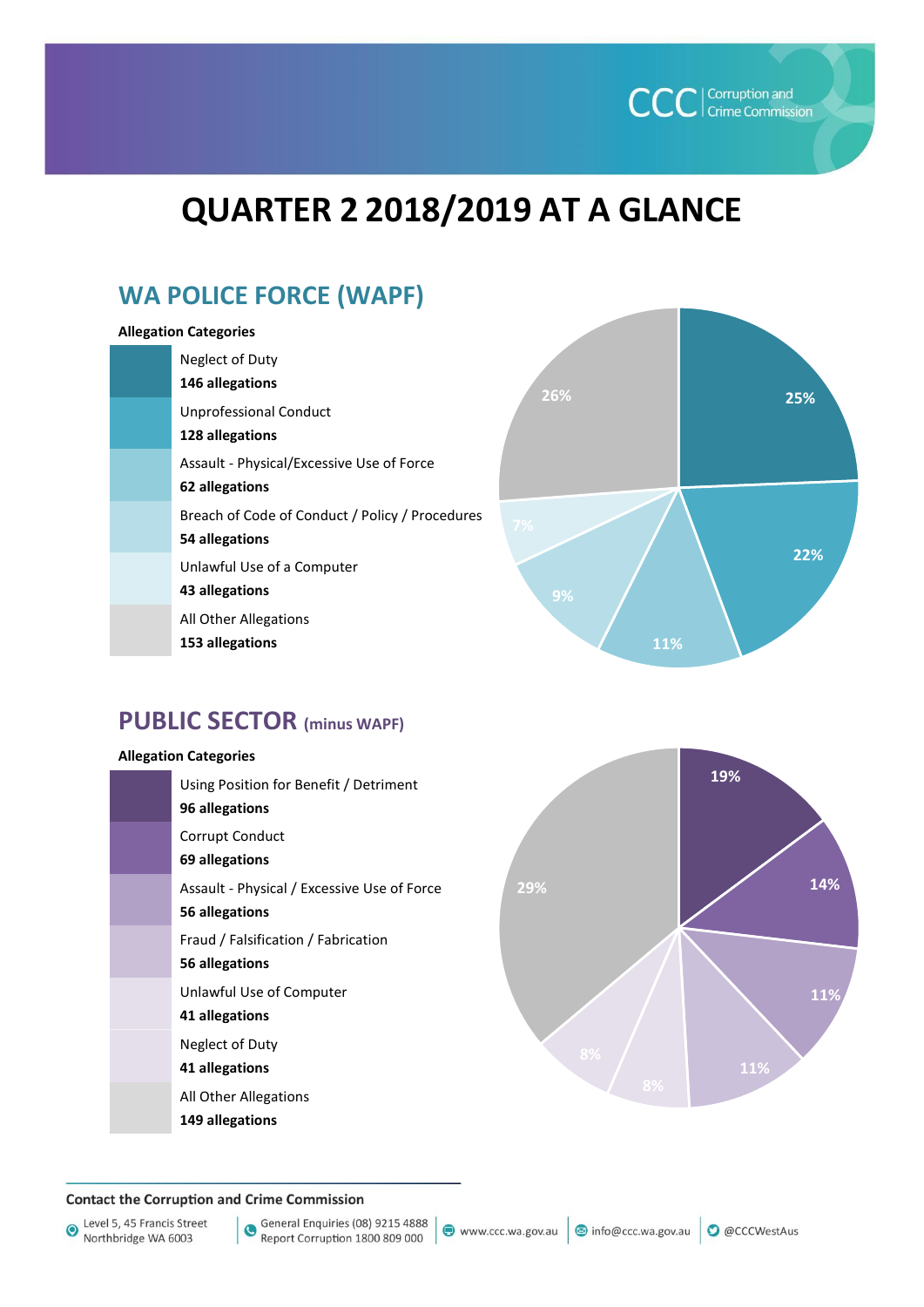|                                  | Q1 2018 / 2019 | Q2 2018 / 2019 |
|----------------------------------|----------------|----------------|
| NUMBER OF ALLEGATIONS IDENTIFIED | 1.074          | 1.094          |

### **Graphical Analysis**

#### **Table 1: Public Sector Allegations**

|                                            | Q1 2018/2019 | Q2 2018/2019 |
|--------------------------------------------|--------------|--------------|
| <b>Allegation Category</b>                 | No.          | No.          |
| Western Australia Police                   | 494          | 586          |
| Independent agencies and other authorities | 137          | 138          |
| WA Health                                  | 132          | 117          |
| Local government                           | 161          | 115          |
| Department of Corrective Services          | 84           | 67           |
| Department of Education                    | 61           | 61           |
| Subject agency not within jurisdiction     | 5            | 10           |
| <b>Total</b>                               | 1,074        | 1,094        |

#### **Table 2: Allegation Source**

| <b>Section Reported Under</b>            |          | Q1 2018/2019 |      | Q2 2018/2019 |      |
|------------------------------------------|----------|--------------|------|--------------|------|
|                                          |          | No.          | %    | No.          | %    |
| Notifications from notifying authorities | s.28     | 605          | 56%  | 642          | 59%  |
| Reports from the public                  | s.25     | 442          | 41%  | 433          | 40%  |
| <b>Public Sector Commission</b>          | s.45M(d) | 18           | 2%   | 19           | 1%   |
| Commission's own propositions            | s.26     | 9            | 1%   | 0            | 0%   |
| <b>Total</b>                             |          | 1.074        | 100% | 1,094        | 100% |

**CCC** | Corruption and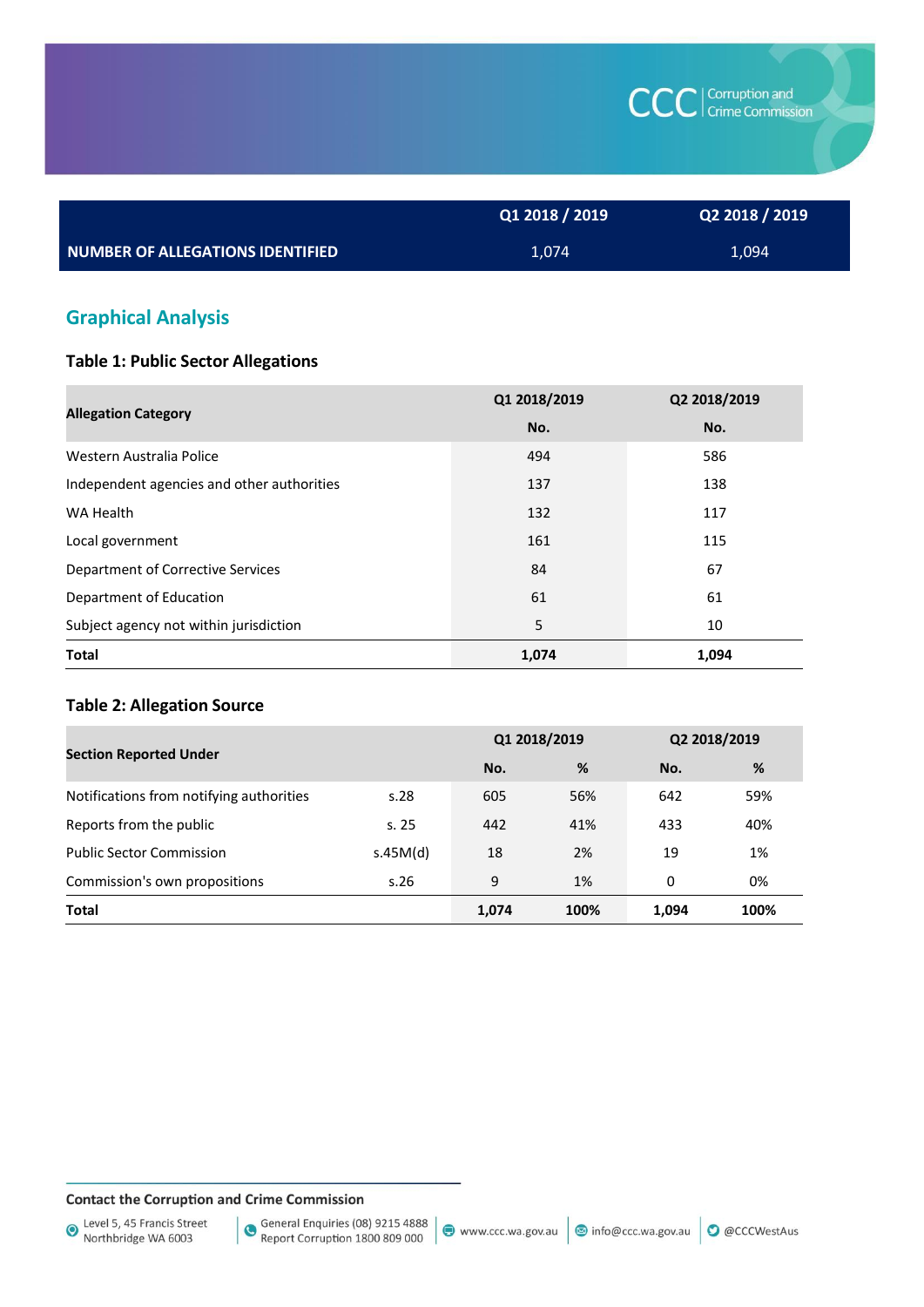|                                                 | Q1 2018/2019 |     | Q2 2018/2019 |     |
|-------------------------------------------------|--------------|-----|--------------|-----|
| <b>Allegation Category</b>                      | No.          | %   | No.          | %   |
| Neglect of Duty                                 | 134          | 27% | 146          | 25% |
| Unprofessional Conduct                          | 102          | 21% | 128          | 22% |
| Assault - Physical / Excessive Use of Force     | 69           | 14% | 62           | 11% |
| Breach of Code of Conduct / Policy / Procedures | 30           | 6%  | 54           | 9%  |
| Unlawful Use of Computer                        | 42           | 9%  | 43           | 7%  |
| <b>Total</b>                                    | 377          | 77% | 433          | 74% |

#### **Table 3: Top Five Western Australia Police Force Allegation Categories**

#### **Table 4: Top Five Local Government Allegation Categories**

|                                                                | Q1 2018/2019 |     | Q2 2018/2019 |     |
|----------------------------------------------------------------|--------------|-----|--------------|-----|
| <b>Allegation Category</b>                                     | No.          | %   | No.          | %   |
| Using Position for Benefit / Detriment                         | 52           | 32% | 25           | 22% |
| Corrupt Conduct                                                | 22           | 14% | 21           | 18% |
| Failure to Declare - Gifts / Financial / Proximity / Interests | 8            | 5%  | 14           | 12% |
| Neglect of Duty                                                | 4            | 2%  | 13           | 11% |
| Fraud / Falsification / Fabrication                            | 7            | 4%  | 11           | 10% |
| <b>Total</b>                                                   | 93           | 57% | 84           | 73% |

#### **Table 5: Top Five WA Health Allegation Categories**

|                                                 | Q1 2018/2019 |     | Q2 2018/2019 |     |
|-------------------------------------------------|--------------|-----|--------------|-----|
| <b>Allegation Category</b>                      | No.          | %   | No.          | %   |
| Unlawful Use of Computer                        | 17           | 13% | 32           | 27% |
| Using Position for Benefit / Detriment          | 33           | 25% | 24           | 21% |
| Breach of Code of Conduct / Policy / Procedures | 13           | 10% | 13           | 11% |
| Neglect of Duty                                 | 5            | 4%  | 13           | 11% |
| Fraud/Falsification/Fabrication                 | 21           | 16% | 10           | 9%  |
| <b>Total</b>                                    | 89           | 68% | 92           | 79% |

**Contact the Corruption and Crime Commission**